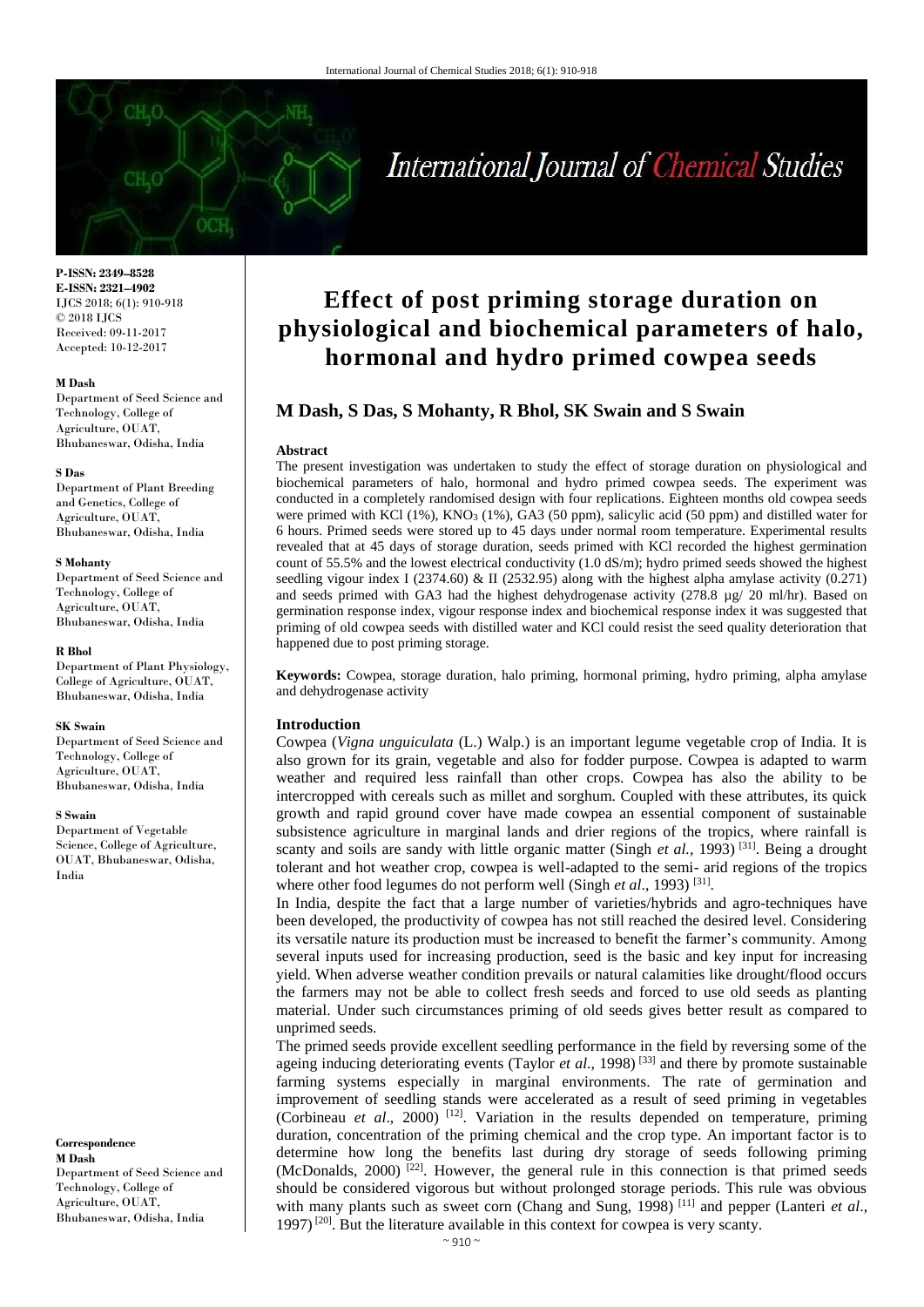Therefore in the present investigation an attempt has been made to study the effect of post priming storage duration on physiological and biochemical parameters of halo, hormonal and hydro primed cowpea seeds.

## **Materials and methods**

Eighteen months old cowpea seeds of variety Utkal Manika were collected from AICRP on Vegetable Crops, OUAT, Bhubaneswar. The experiment was conducted in a completely randomised design with four replications in the department of Seed Science and Technology, OUAT, Bhubaneswar during the year 2017. The cowpea seeds were taken in speciemen tube. Prepared solution of KCl  $(1\%)$ , KNO<sub>3</sub>  $(1\%)$ , GA<sub>3</sub>  $(50\%)$ ppm) and salicylic acid (50 ppm) were poured in to the specimen tube such that all the seeds can equally be soaked. In case of hydropriming the seeds were soaked in distilled water. Seeds were soaked in solutions at ambient temperature for 6 hours. After 6 hours the soaked seeds were removed and rinsed with distilled water for three times and dried to regain original moisture content under shade. Before starting priming treatment the moisture content of fresh and old seeds were determined. The seeds treated with different priming agents were packed in separate cotton bags along with untreated seed (control) and stored up to 45 days under normal room temperature. Seed samples from the respective treatments were drawn at 0, 15, 30 and 45 days to take observations on physiological parameters like seed germination (%), shoot, root and seedling length (cm), seedling dry weight, seedling vigour index I & II and biochemical parameters like electrical conductivity (EC) of seed leachate, alpha amylase activity and dehydrogenase activity.

Electrical conductivity of seed leachate was estimated as follows. Four replications of 8 g of old cowpea seeds from each priming treatments along with control were taken in beakers and pre-washed thoroughly with distilled water to remove the adhering chemicals and then soaked in 40 ml of distilled water for 6 hrs at room temperature. After soaking, the seed steep water was decanted to obtain the seed leachate. The electrical conductivity of the seed leachate was measured in a digital conductivity meter and expressed as dS/m. Alpha amylase activity was determined following the procedure described by Black *et al.* (1996)<sup>[10]</sup>. Four replicates of old cowpea seeds from each priming treatments along with control were taken for the study. Alpha amylase activity was determined from the standard curve and expressed in terms of optical density (OD) value. Dehydrogenase activity was determined following the procedure described by Shenoy *et al.* (1990)<sup>[30]</sup>. Four replicates of old cowpea seeds from each priming treatments along with control were taken for the study. Dehydrogenase activity was estimated from the standard curve and expressed as  $\mu$ g/ 20 ml/hour.

The data were statistically analysed following SAS 9.3 version. The level of significance used in F test was  $P = 0.01$ . The data in percentage was transformed into angular transformation value and used for statistical analysis. Seed quality index (SQI) a new parameter is calculated to evaluate efficacy of priming treatments. Higher value of SQI indicated higher efficacy. SQI is obtained by adding germination response index, vigour response index and biochemical response index values. Evaluation of germination response index, vigour index and biochemical response index are described in result.

# **Results and Discussion**

Analysis of variance indicated significant differences among the priming treatments in case of zero storage duration (Table

1). Hydro priming recorded the highest germination count (72.0%) followed by KCl (69.5%) as compared to control (53.0%). Among the treatments salicylic acid recorded the lowest germination count (56.5%). All the priming treatments produced higher germination than non primed seeds and the increase in germination count was 31.0%, 17.9%, 6.6%, 15.1% and 35.8% by KCl, KNO3, salicylic acid, GA3and hydro priming respectively. At 15 days of post priming storage duration, all the priming treatments except  $KNO<sub>3</sub>$ achieved significantly higher germination count than control. Hydro priming recorded the highest germination count (66.5%) whereas salicylic acid recorded the lowest (48.50%). The reduction was more in salicylic acid (14.0%) followed by KNO3 (11.0%), hydro priming (7.0%), KCl (5.0%), GA3 (5.0%) and the lowest was recorded in control (1.8%) as compared to zero storage duration. Coming to 30 days of post priming storage duration, it was observed that the halo priming agent KCl had the maximum germination count (63.5%) followed by hydro priming (62.0%). All the priming treatments scored significantly higher germination except salicylic acid as compared to non priming seeds. At 45 days of storage duration the germination count varied from 41.5% (salicylic acid) to 55.5% (KCl) and all the treatments recorded significantly higher germination percent as compared to non primed seeds. The percent increase in germination as recorded by KCl, KNO3, salicylic acid, GA3 and hydro priming was 18.0%, 10.0%, -11.7%, 13.8% and 10.0% respectively as compared to dry seeds.

Table 1: Germination count of old seeds at different post priming storage duration

| old seed                |                  |         |         |         |  |  |  |
|-------------------------|------------------|---------|---------|---------|--|--|--|
| <b>Treatment</b>        | 0 <sub>day</sub> | 15 days | 30 days | 45 days |  |  |  |
| $KCl(1\%)$              | 69.50            | 64.00   | 63.50   | 55.50   |  |  |  |
| $KNO_3(1%)$             | 62.50            | 55.50   | 55.50   | 52.00   |  |  |  |
| SALICYLIC ACID (50 ppm) | 56.50            | 48.50   | 45.00   | 41.50   |  |  |  |
| GA3(50 ppm)             | 61.00            | 58.00   | 59.00   | 53.50   |  |  |  |
| <b>WATER</b>            | 72.00            | 66.50   | 62.00   | 52.00   |  |  |  |
| <b>CONTROL</b>          | 53.00            | 52.00   | 49.50   | 47.00   |  |  |  |
| CD <sub>1%</sub>        | 5.93             | 5.61    | 4.52    | 4.21    |  |  |  |
| $CV\%$                  | 4.67             | 4.80    | 3.99    | 4.12    |  |  |  |

Data presented in Table 2 indicated significant effect of priming treatments on root length during zero post-priming storage duration. The halo priming agent KCl recorded the maximum root length (21.63 cm) followed by  $KNO<sub>3</sub>$  (18.01 cm). All the treatments enhanced the root length except the hormonal priming agent GA3. At 15 days of post-priming storage period it was observed that the root length of all treatments decreased correspondingly as compared to zero post-priming storage periods. Root length of the treatments during this period varied from 14.25 cm (GA3) to 18.15 cm (KCl). All priming treatments were found to have positive effect as compared to non primed seeds except GA3. At 30 days of post-priming storage period, the hormonal priming agent salicylic acid recorded the highest root length of 16.18 cm followed by control (15.80 cm). The lowest root length was produced by GA3 (14.42 cm). The root length produced by the treatments during this period was definitely lower than zero days and 15 days. At 45 days of post-priming storage period, the hormonal priming agent salicylic acid recorded the highest root length of  $13.86$  cm followed by  $KNO<sub>3</sub>$  (13.64) cm). The hormonal priming agent GA3 and hydro priming had root length of 11.81 cm and 12.65 cm, thus showing negative effect in comparison to non primed seeds (13.08 cm).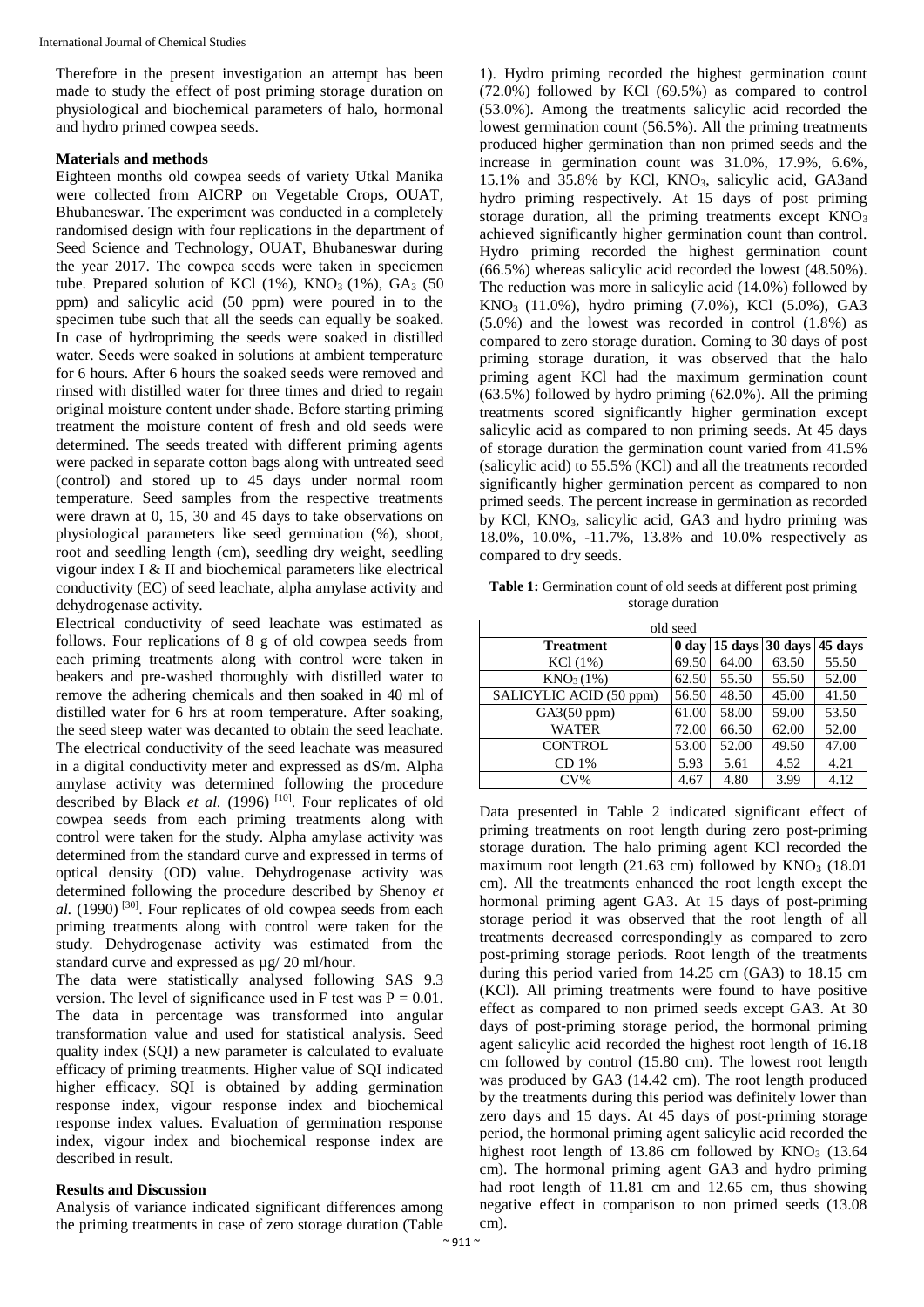International Journal of Chemical Studies

**Table 2:** Root length (cm) in old seeds at different post priming storage duration

| Old seed               |                  |         |         |         |  |  |
|------------------------|------------------|---------|---------|---------|--|--|
| <b>Treatment</b>       | 0 <sub>day</sub> | 15 days | 30 days | 45 days |  |  |
| $KCl(1\%)$             | 21.63            | 18.15   | 14.66   | 13.04   |  |  |
| $KNO_3(1%)$            | 18.01            | 16.83   | 15.59   | 13.64   |  |  |
| SALICYLIC ACID(50 ppm) | 17.13            | 16.63   | 16.18   | 13.86   |  |  |
| GA3(50 ppm)            | 14.70            | 14.25   | 14.42   | 11.81   |  |  |
| WATER                  | 16.02            | 15.60   | 15.26   | 12.65   |  |  |
| <b>CONTROL</b>         | 15.32            | 15.14   | 15.80   | 13.08   |  |  |
| CD <sub>1%</sub>       | 1.54             | 1.67    | 1.41    | 1.32    |  |  |
| $CV\%$                 | 4.41             | 5.11    | 4.53    | 5.00    |  |  |

The effects of halo, hormonal and hydro priming treatments on shoot length of old cowpea seeds are presented in Table 3. All the priming treatments exhibited significantly higher shoot length as compared to non primed seeds. Among the priming treatments, the halo priming agent KNO3 recorded the highest shoot length (28.32 cm) whereas hydro priming recorded the lowest shoot length (24.77 cm). At 15 days of post-priming storage period, very surprisingly the shoot length was found to increase in all treatments along with control except GA3 as compared to zero days. This may be due to favourable environmental effect. The highest shoot length was observed in KCl (30.71 cm) rather than KNO<sub>3</sub> (29.27 cm). KCl, KNO3, salicylic acid and hydro priming produced significantly higher shoot length as compared to non primed seeds. At 30 days of post-priming storage period, the shoot length was further found to increase as compared to 15 days. Here salicylic acid attained the maximum shoot length (33.67 cm) and the lowest was being recorded by GA3 (30.67 cm). There were no significant differences among priming treatment and control. At 45 days of post-priming storage period, all the treatments along with control showed decrease in shoot length as compared to 30 days. The shoot length was found to vary from 26.26 cm (control) to 33.04 cm (hydro priming). The hormonal and hydro priming treatments gave significantly higher shoot length as compared to dry seeds.

**Table 3:** Shoot length (cm) in old seeds at different post priming storage duration

| Old seed               |       |                         |           |         |  |  |
|------------------------|-------|-------------------------|-----------|---------|--|--|
| <b>Treatment</b>       |       | $0 \text{ day}$ 15 days | 30 days   | 45 days |  |  |
| $KCl(1\%)$             | 26.07 | 30.71                   | 32.40     | 27.53   |  |  |
| $KNO_3(1%)$            | 28.32 | 29.27                   | 33.40     | 26.74   |  |  |
| SALICYLIC ACID(50 ppm) | 27.31 | 28.45                   | 33.56     | 30.20   |  |  |
| GA3(50 ppm)            | 27.14 | 26.68                   | 30.67     | 30.37   |  |  |
| WATER                  | 24.77 | 29.28                   | 33.28     | 33.04   |  |  |
| <b>CONTROL</b>         | 21.84 | 25.20                   | 33.53     | 26.26   |  |  |
| CD 1%                  | 2.11  | 2.69                    | <b>NS</b> | 2.96    |  |  |
| $CV\%$                 | 4.00  | 4.68                    | 4.69      | 5.01    |  |  |

Analysis of variance indicated significant differences among the treatments in case of 0, 15 and 45 days of post-priming storage period (Table 4). For halo priming agent KCl, the shoot: root length ratio gradually increased from 0 to 30 days at an increasing rate and from 30 to 45 days it increased at a decreasing rate. Similar trend was observed in case of KNO<sub>3</sub> and non primed seeds. But in case of hormonal priming agents (salicylic acid and GA3) and hydro priming agent shoot: root length ratio gradually increased from 0 to 45 days at an increasing rate.

**Table 4:** Shoot length: Root length ratio in old seeds at different post priming storage duration

| Old seed                |      |                                 |           |         |  |  |
|-------------------------|------|---------------------------------|-----------|---------|--|--|
| <b>Treatment</b>        |      | $0 \text{ day}$ 15 days 30 days |           | 45 days |  |  |
| $KCl(1\%)$              | 1.21 | 1.69                            | 2.22      | 2.12    |  |  |
| KNO <sub>3</sub> (1%)   | 1.57 | 1.74                            | 2.15      | 1.96    |  |  |
| SALICYLIC ACID (50 ppm) | 1.60 | 1.71                            | 2.09      | 2.18    |  |  |
| GA3(50 ppm)             | 1.86 | 1.88                            | 2.15      | 2.58    |  |  |
| <b>WATER</b>            | 1.56 | 1.87                            | 2.22      | 2.65    |  |  |
| <b>CONTROL</b>          | 1.43 | 1.68                            | 2.15      | 2.00    |  |  |
| CD 1%                   | 0.15 | 0.16                            | <b>NS</b> | 0.20    |  |  |
| $CV\%$                  | 4.90 | 4.58                            | 3.80      | 4.41    |  |  |

At 0 day of post-priming storage period, seedling length ranged from 37.15 cm to 47.70 cm (Table 5). All priming treatments were found to produce higher seedling length as compared to non primed seeds. The highest seedling length was recorded by KCl  $(47.70 \text{ cm})$  followed by KNO<sub>3</sub>  $(46.33)$ cm) and these two halo priming agents were at par in their effect. Salicylic acid recorded 44.44 cm seedling length and GA3 recorded 41.83 cm seedling length and these two hormonal priming agents were also at par in their effect. At 15 days of post-priming storage period, significant differences were observed among the treatments. The two halo priming agents KCl and KNO<sub>3</sub> scored 1<sup>st</sup> (48.86 cm) and  $2<sup>nd</sup>$  (46.10 cm) rank in their effect on seedling length. All the priming treatments exhibited higher seedling length as compared to non primed seeds (40.34 cm). At 30 days of post-priming storage period, the highest seedling length was recorded by salicylic acid (49.74 cm) followed by dry seeds (49.33 cm) and the lowest were reported in GA3 (45.09 cm). At 45 days of post-priming storage period, significant differences were observed among the treatments. All the priming treatments showed higher seedling length as compared to non primed seeds. Hydro priming recorded the highest seedling length (45.69 cm) followed by salicylic acid (44.05 cm). All primed seeds along with non primed seeds at 45 days produced decreased seedling length as compared to 30 days.

**Table 5:** Seedling length (cm) in old seeds at different post priming storage duration

| Old seed               |                  |         |           |         |  |  |  |
|------------------------|------------------|---------|-----------|---------|--|--|--|
| <b>Treatment</b>       | 0 <sub>day</sub> | 15 days | 30 days   | 45 days |  |  |  |
| $KCl(1\%)$             | 47.70            | 48.86   | 47.06     | 40.56   |  |  |  |
| $KNO_3(1%)$            | 46.33            | 46.10   | 48.99     | 40.38   |  |  |  |
| SALICYLIC ACID(50 ppm) | 44.44            | 45.08   | 49.74     | 44.05   |  |  |  |
| GA3(50 ppm)            | 41.83            | 40.92   | 45.09     | 42.18   |  |  |  |
| <b>WATER</b>           | 40.79            | 45.13   | 48.54     | 45.69   |  |  |  |
| <b>CONTROL</b>         | 37.15            | 40.34   | 49.33     | 39.34   |  |  |  |
| CD <sub>1%</sub>       | 3.09             | 4.50    | <b>NS</b> | 3.49    |  |  |  |
| $CV\%$                 | 3.52             | 4.99    | 4.60      | 4.09    |  |  |  |

Seedling dry weight of different priming treatments at 0, 15, 30 and 45 days is presented in Table 6. Significant differences were observed among the treatments for all the storage periods. At 0 days storage period, all priming treatments showed higher dry weight as compared to non primed seeds. Seedling dry weight ranged from 57.83 mg to 51.68 mg. The highest dry weight (57.83 mg) was observed in hydro priming treatment followed by salicylic acid (57.78 mg) and these two only showed significantly higher weight in comparison to non primed seeds. At 15 days of post-priming storage period, seedling dry weight was found to vary from 41.58 mg to 53.0 mg. Hydro priming recorded the highest weight (53.0 mg) followed by salicylic acid  $(44.85 \text{ mg})$  and  $\text{KNO}_3$   $(44.60 \text{ mg})$ and the lowest was being recorded by GA3 (41.58 mg) and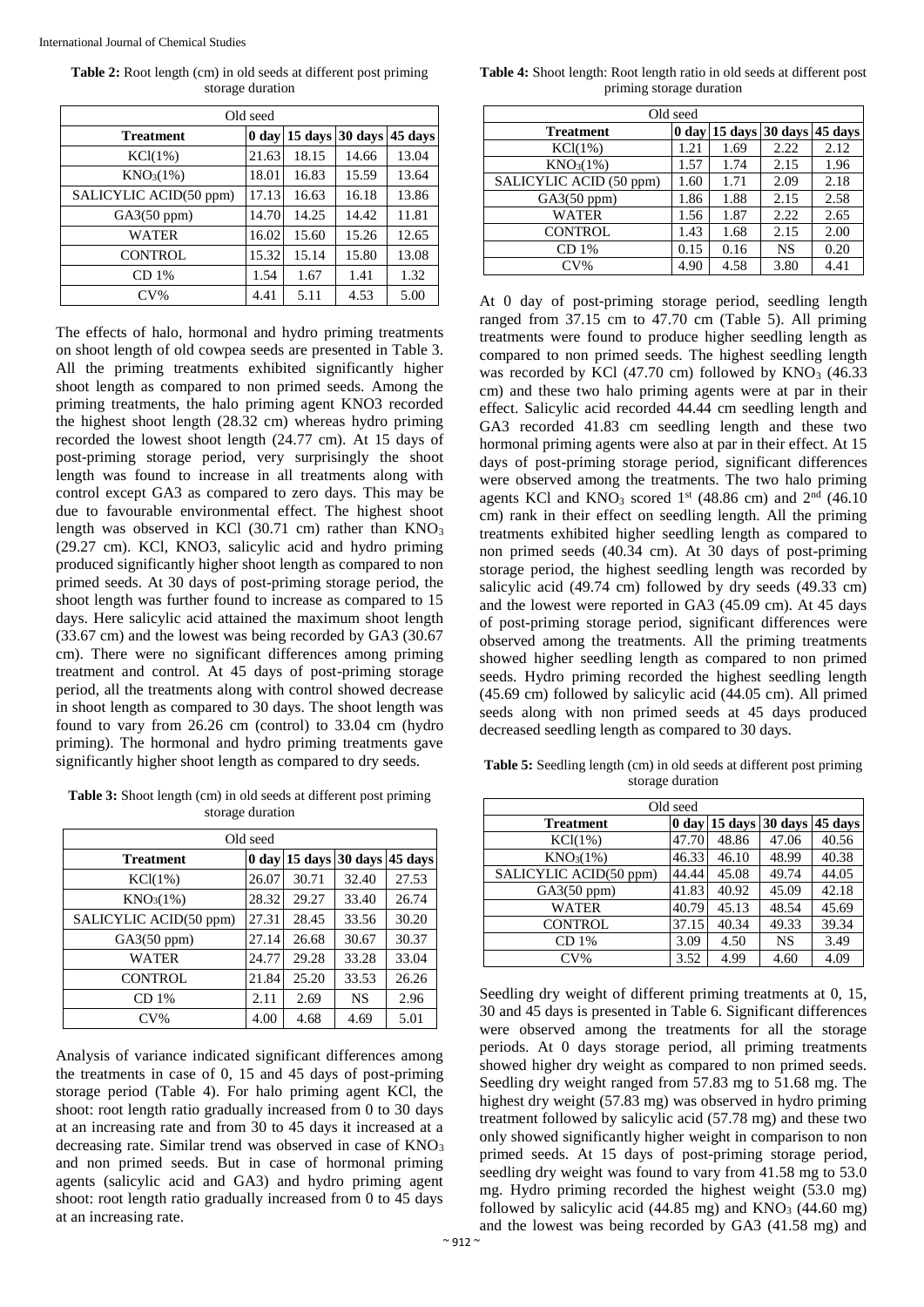these three treatments produced significantly higher dry weight as compared to non primed seeds. All the treatments showed decreased seed weight as compared to zero day. At 30 days of post-priming storage period, hydro priming recorded the highest weight (50.83 mg) followed by salicylic acid (48.98 mg) and non primed seeds (48.43 mg). The lowest was being recorded in GA3 (41.80 mg). Halo priming treatments recorded lower dry weight than control. At 45 days of postpriming storage period, significant differences were observed among the treatments. Hydro priming recorded the highest weight (48.80 mg) followed by salicylic acid (44.20 mg) and non primed seeds (43.28 mg). Dry weight produced by non primed seedlings was found to be at par with KCl, KNO3, salicylic acid and GA3.

**Table 6:** Seedling dry weight (mg/plant) in old seeds at different post priming storage duration

| Old seed               |       |         |         |         |  |  |  |  |
|------------------------|-------|---------|---------|---------|--|--|--|--|
| <b>Treatment</b>       | 0 day | 15 days | 30 days | 45 days |  |  |  |  |
| $KCl(1\%)$             | 55.48 | 44.60   | 40.15   | 40.30   |  |  |  |  |
| KNO <sub>3</sub> (1%)  | 52.18 | 44.85   | 45.15   | 42.50   |  |  |  |  |
| Salicylic Acid(50 ppm) | 57.58 | 43.48   | 48.98   | 44.20   |  |  |  |  |
| GA3(50 ppm)            | 56.08 | 41.58   | 41.80   | 41.30   |  |  |  |  |
| WATER                  | 57.83 | 53.00   | 50.83   | 48.80   |  |  |  |  |
| <b>CONTROL</b>         | 51.68 | 43.15   | 48.43   | 43.28   |  |  |  |  |
| CD 1%                  | 5.22  | 3.15    | 1.96    | 3.89    |  |  |  |  |
| $CV\%$                 | 4.66  | 3.43    | 2.10    | 4.41    |  |  |  |  |

Significant differences were observed among the treatments for zero storage periods (Table 7). At zero day storage periods, all priming treatments recorded significantly higher

seedling vigour index-I as compared to non primed seeds. SV-I values ranged from 1969.24 to 3313.49. The halo priming agent KCl recorded the highest SV-I value (3313.49) followed by hydro priming  $(2936.00)$  and  $KNO<sub>3</sub>$   $(2894.61)$ . The two hormonal priming treatments i.e. salicylic acid and GA3 were at par in their effect. SV-I value increased by 68.26%, 47.0%, 27.92%, 29.63% and 49.09% in case of KCl, KNO3, Salicylic Acid, GA3 and hydro priming as compared to non primed seeds. At 15 days of post-priming storage period, significant differences were observed among the treatments. SV-I values ranged from 2095.37 to 3125.86 and all priming treatments recorded higher value tan non primed seeds. KCl recorded the highest value (3125.86) and at par with hydro priming (3000.26) but it was significantly different from other treatments. Seedling vigour index of all the treatments except hydro priming was reduced at 15 days as compared to zero days. Non-primed seeds showed higher SV-I value at 15 days than 0 day of storage period. At 30 days of post-priming storage period, hydro priming showed the highest SV-I value (3014.13) whereas Salicylic acid had the lowest value (2237.42). The hormonal priming agents showed lower effect as compared to halo priming agents. Significant difference was observed between KCl (2986.28) and  $KNO<sub>3</sub>$ (2716.78) as well as between salicylic acid (2237.42) and GA3 (2659.95). At 45 days of post-priming storage period, hydro priming recorded the highest value (2374.60) indicating its strong positive effect on SV-I parameter irrespective of the storage period. Significant differences were observed among the treatments. Salicylic acid exhibited the lowest value (1828.54) and found to be at par with non primed seeds (1848.93).

**Table 7:** Seedling vigour index-I (SV-I) in old seeds at different post priming storage duration

| Old seed               |         |         |         |         |  |  |  |
|------------------------|---------|---------|---------|---------|--|--|--|
| <b>Treatment</b>       | 0 day   | 15 days | 30 days | 45 days |  |  |  |
| $KCl(1\%)$             | 3313.49 | 3125.86 | 2986.28 | 2254.37 |  |  |  |
| $KNO_3(1%)$            | 2894.61 | 2558.05 | 2716.78 | 2097.76 |  |  |  |
| SALICYLIC ACID(50 ppm) | 2519.54 | 2188.71 | 2237.42 | 1828.54 |  |  |  |
| GA3(50 ppm)            | 2552.77 | 2369.85 | 2659.95 | 2256.61 |  |  |  |
| <b>WATER</b>           | 2936.00 | 3000.26 | 3014.13 | 2374.60 |  |  |  |
| <b>CONTROL</b>         | 1969.24 | 2095.57 | 2441.22 | 1848.93 |  |  |  |
| CD 1%                  | 263.80  | 216.85  | 189.33  | 206.96  |  |  |  |
| $CV\%$                 | 4.81    | 4.17    | 3.48    | 4.82    |  |  |  |

Seedling vigour index- II of different priming treatments is presented in Table 8. SV-II values of the treatments varied from 2741.25 to 4161.95. Hydro priming exhibited the highest value (4161.95) followed by KCl (3856.00). The SV-II value of KNO3 (3262.55) was significantly lower than the SV-II value of KCl (3856.00). In case of hormonal priming treatments, GA3 scored higher value (3422.20) than salicylic acid (3252.70). All the priming treatments recorded high SV-II value than non primed seeds. After 15 days of storage, the SV-II values of different priming treatments though started to decline but showed positive effect as compared to non primed seeds. Hydro priming again attained the highest value (3525.20) followed by KCl (2853.00). The lowest SV-II value (2107.60) was reported in Salicylic acid. After 30 days of storage, almost all the priming treatments showed their positive impact on SV-II values in comparison to non primed seeds. Here also hydro priming and KCl scored  $1<sup>st</sup>$  (3137.10) and 2nd (2547.95) rank. Primed seeds stored for 45 days recorded higher SV-II values than the non primed seeds. Among different treatments hydro priming secured the highest value (2532.95) followed by KCl (2237.15) and

salicylic acid recorded the lowest value (1836.30). These results indicated that old cowpea seeds primed with KCl, KNO3, GA3 and water consistently recorded higher germination count, SV-I and SV-II as compared to non primed seeds at 0, 15, 30 and 45 days of storage period.

**Table 8:** Seedling vigour index-II in old seeds at different post priming storage duration

| Old seed                |         |         |                 |         |  |  |  |
|-------------------------|---------|---------|-----------------|---------|--|--|--|
| <b>Treatment</b>        | 0 day   | 15 days | 30 days         | 45 days |  |  |  |
| $KCl(1\%)$              | 3856.00 | 2853.00 | 2547.95 2237.15 |         |  |  |  |
| $KNO_3(1%)$             | 3262.55 | 2488.55 | 2477.70         | 2209.30 |  |  |  |
| Salicylic Acid (50 ppm) | 3252.70 | 2107.60 | 2206.15         | 1836.30 |  |  |  |
| GA3(50 ppm)             | 3422.20 | 2412.75 | 2452.30         | 2201.90 |  |  |  |
| Water                   | 4161.95 | 3525.20 | 3137.10         | 2532.95 |  |  |  |
| Control                 | 2741.25 | 2242.05 | 2358.45         | 2033.75 |  |  |  |
| CD 1%                   | 342.66  | 232.61  | 178.16          | 187.86  |  |  |  |
| $CV\%$                  | 4.88    | 4.39    | 3.46            | 4.24    |  |  |  |

The electrical conductivity of seed leachate (dS/m) is presented in Fig. 1. Old cowpea seeds treated with different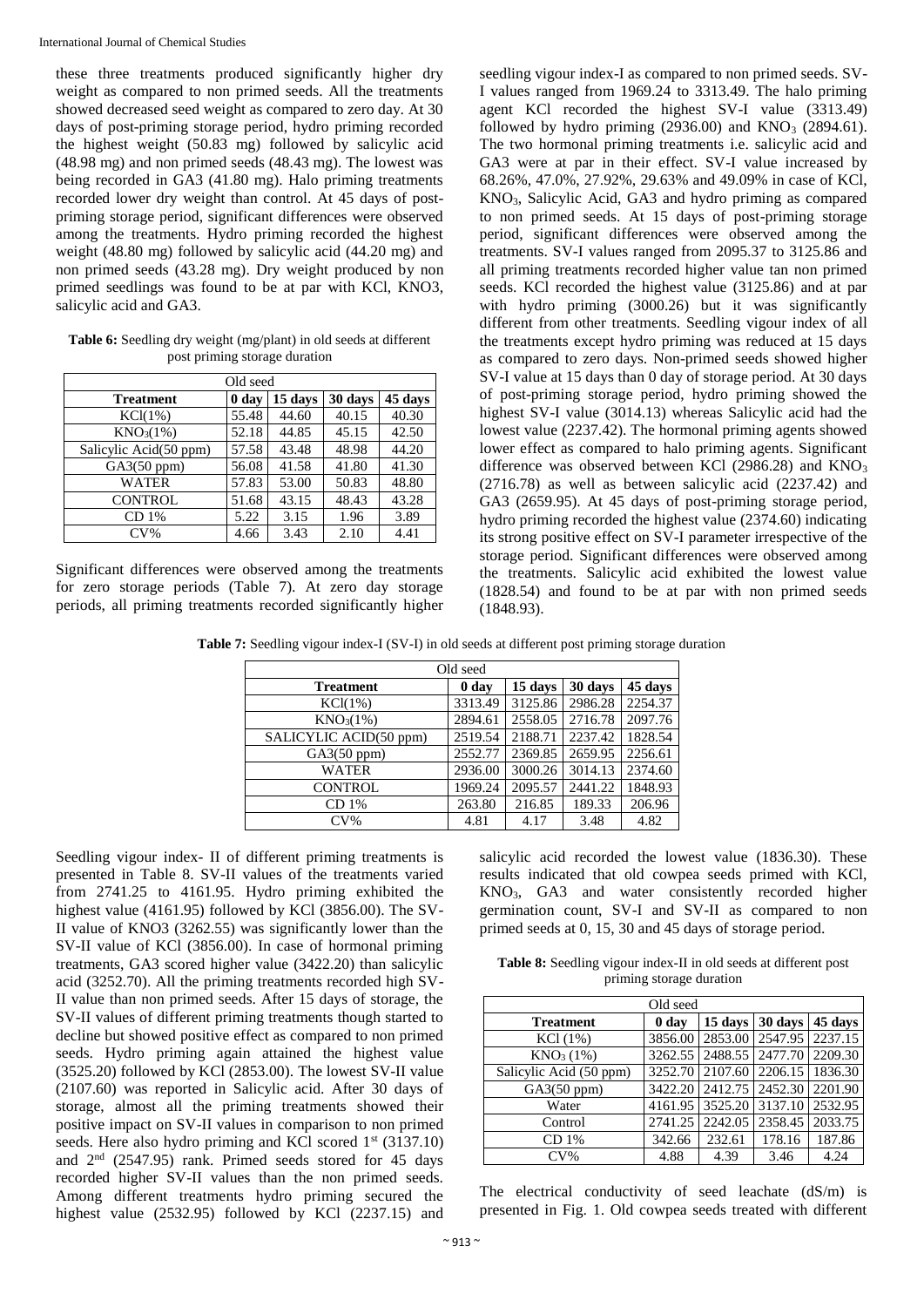priming agents showed significant variation in their electrical conductivity without any storage period (0 day storage). Non primed seeds recorded the highest EC value (0.801 dS/m) and hydro primed seeds recorded the lowest EC value (0.597 dS/m) followed by KCl (0.617 dS/m). At 15 days of storage period, hydro priming and KCl had shown lower EC value as compared to other treatments. Similar trend was observed at 30 and 45 days. At 45 days of storage period, salicylic acid recorded the highest EC value whereas KCl had the lowest EC value. With the advancement of storage period, EC value was found to increase irrespective of the treatment type. High EC value indicated that seed quality deteriorated at a higher rate. The halo priming agent KCl and hydro priming consistently recorded low EC value at different days of storage and this indicated that these two priming treatments had positive effect in improving seed quality.



**Fig 1:** Electrical conductivity in primed cowpea seeds at different post priming storage duration

Alpha amylase enzyme activity as expressed in terms of optical density (OD) value at different post priming storage periods is depicted in Fig. 2. Significant differences were observed among the treatments for alpha amylase activity. From the figure it was observed that alpha amylase activity was more pronounced in seeds primed with KCl (0.446) followed by hydro priming (0.443) and lowest activity was reported in salicylic acid (0.119) during zero storage period. At 15 days of storage, the enzyme activity was found to decrease invariably for all the treatments as compared to zero storage periods. Alpha amylase activity varied from 0.086 to 0.390. All the treatments exhibited higher enzyme activity than non-primed seeds except hormonal priming treatments. Hydro priming and KCl were at par with each and significantly differed from rest of the treatments. The reduction rate of the enzymes in KCl, KNO<sub>3</sub>, salicylic acid, GA3, deionised water and dry seeds were 12.5%, 27.2%, 27.7%, 29.4%, 13.7% & 23.6% respectively with the advancement of storage period from 0 to 15 days. At 30 days of storage period, the enzyme activity was the highest in case of hydro priming (0.336) and the lowest in salicylic acid (0.066). The rate of decrease in alpha amylase activity was 28.4%, 40.1%, 44.5%, 66.9%, 24.1%, and 44.4% in KCl, KNO3, salicylic acid, GA3, distilled water and non primed seeds respectively as compared to zero storage periods. The highest decrease was observed in GA3 followed by salicylic acid and non primed seeds. At 45 days of storage period, the enzyme activity was the highest in case of hydro priming (0.271) and the lowest in salicylic acid (0.034). Alpha amylase activity ranged from 0.034 to 0.271. Significant differences were observed among the treatments. Salicylic acid and GA3 were at par with each other in influencing

enzyme activity. The rate of decrease in alpha amylase activity was 43.0%, 62.4%, 71.4%, 78.8%, 38.8%, and 58.5% when old seeds treated with KCl, KNO<sub>3</sub>, salicylic acid, GA3, distilled water and non primed seeds respectively as compared to zero storage periods.



**Fig 2:** Alpha amylase activity in primed cowpea seeds at different post priming storage duration

Dehydrogenate activity of different priming treatments against post priming storage periods was reflected in Fig.3. Significant differences were observed among the treatments during zero storage periods. The highest dehydrogenase activity (383.4 µg/ 20 ml/hr) was observed in seeds treated with distilled water followed by salicylic acid and the lowest was recorded in seeds treated with  $KNO_3$  (284.0 µg/ 20 ml/hr). Salicylic acid and GA3 were at par with each other in influencing dehydrogenase activity. With the advancement of storage period from 0 to 15 days, dehydrogenase activity was found to decrease for all priming treatments. Here seeds treated with GA3 showed the highest enzyme activity (333.5 µg/ 20 ml/hr) and the lowest was reported in non primed seeds (276.5 µg/20 ml/hr). Old seeds treated with hormonal priming agents executed high dehydrogenase activity as compared to halo priming agents KCl (299.5 µg/ 20 ml/hr) and  $KNO_3$  (188.5 µg/ 20 ml/hr). The rate of decrease in dehydrogenase activity was 11.8%, 33.6%, 7.3%, 3.2%, 18.8% and 8.7% when old seeds treated with KCl, KNO<sub>3</sub>, salicylic acid, GA3, distilled water and non primed seeds respectively as compared to zero storage periods. At 30 days of storage period, significant differences were observed among the treatments for dehydrogenase activity. There was a gradual decrease in dehydogenase activity for each category of primed seeds. Seeds treated with  $KNO<sub>3</sub>$  had the lowest dehydrogenase activity (147.0 µg/ 20 ml/hr). The rate of decrease in dehydrogenase activity was 23.7%, 48.2%, 16.6%, 12.5%, 29.5% and 24.9% when old seeds were treated with KCl, KNO<sub>3</sub>, salicylic acid, GA3, distilled water and non primed seeds respectively as compared to zero storage periods. Increasing the storage period from 30 to 45 days showed further decrease in dehydogenase activity in primed seeds. There was a gradual decrease in dehydogenase activity for each priming treatment. The enzyme activity varied from 104.55  $\mu$ g/ 20 ml/hr (KNO<sub>3</sub>) to 278.8  $\mu$ g/ 20 ml/hr (GA3). The rate of decrease in dehydrogenase activity was 38.4%, 63.2%, 28.9%, 19.1%, 44.6% and 35.7% when old seeds treated with KCl, KNO3, salicylic acid, GA3, distilled water and non primed seeds respectively as compared to zero storage periods.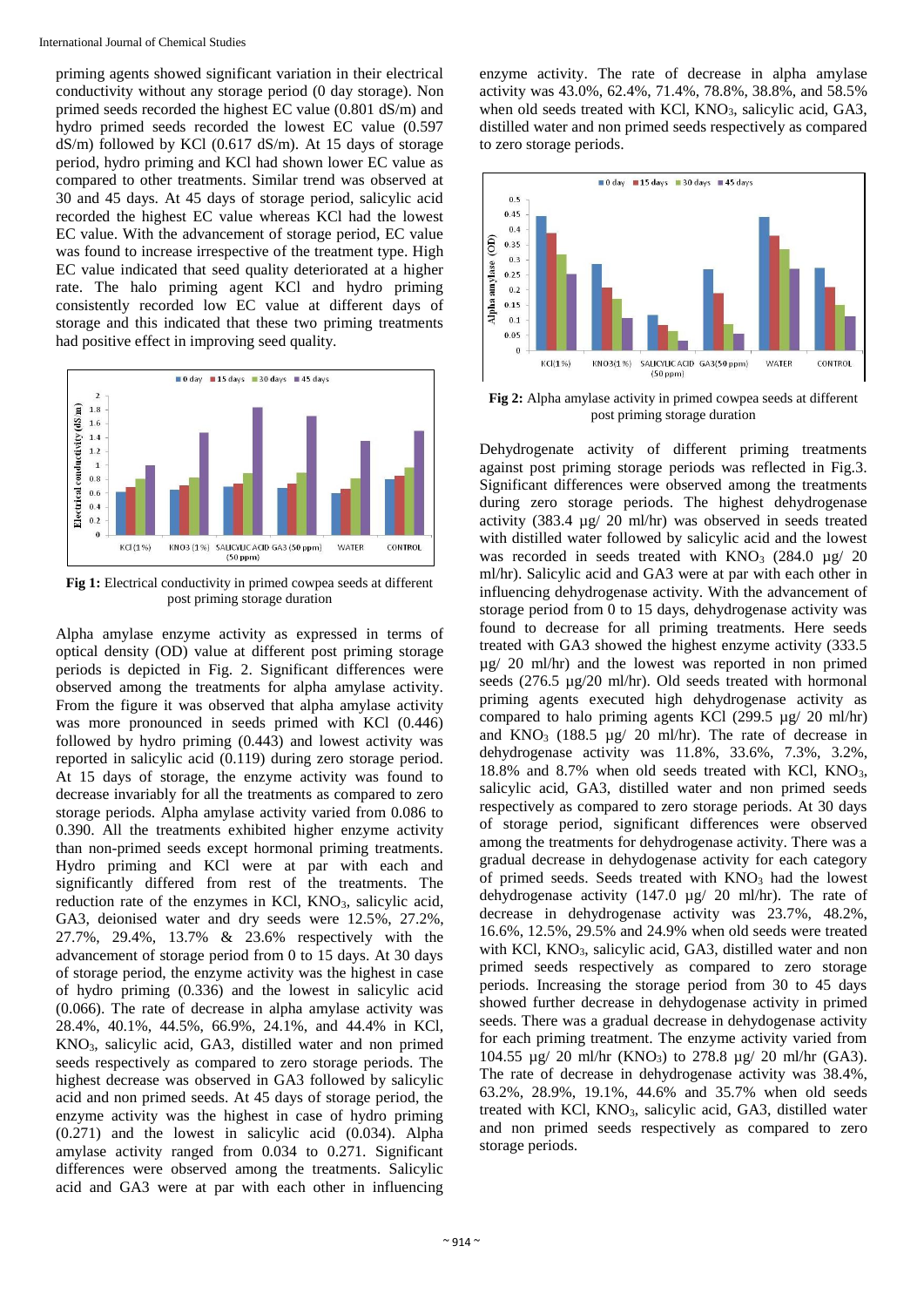

**Fig 3:** Dehydrogenase activity in primed cowpea seeds at different post priming storage duration

Comparing the effect of post priming storage duration on germination it was revealed that with the increase in storage period there is decrease in germination count (Fig. 4). The decrease rate was 7.9%, 8.6% and 20.0% at 15, 30 and 45 days of post priming storage duration when seeds were primed with KCl. For  $KNO<sub>3</sub>$  the decrease in germination percent was 11.2%, 11.2% and 16.8% at 15, 30 and 45 days; for salicylic acid the decrease was 14.2%, 20.4% and 26.5%; for GA3 the decrease was 4.9%, 3.3% and 12.3%; for hydro priming the decrease was 7.6%, 13.9% and 27.8% and for non primed seeds the decrease was 1.9%, 6.6% and 11.3%. It is very interesting to note that seeds primed with one of the hormonal priming agent salicylic acid showed the highest decrease rate whereas seeds primed with hormonal priming agent GA3 exhibited the lowest decrease rate.



**Fig 4:** Reduction in germination rate of primed cowpea seeds at different post priming storage duration

Comparing the effect of post priming storage period on SV-I (Table 9), it was observed that the reduction rate in SV-I value increased with the increase in storage duration when the old cowpea seeds were treated with KCl (1%). In rest of the priming treatments the reduction rate was high at 15 days of storage duration than 30 days of storage duration and the maximum reduction was attained at 45 days of storage duration. This discrepancy may be due to effect of environmental factors on seedling growth. The average decrease in SV-I value was the highest (0.62) when seeds were primed with salicylic acid and lowest in hydro priming (0.06).

**Table 9:** Reduction in SV-I value of primed cowpea seeds at different post priming storage duration

| Percent decrease in SV-I value |  |                               |         |      |                  |
|--------------------------------|--|-------------------------------|---------|------|------------------|
| <b>Treatment</b>               |  | 0 day 15 days 30 days 45 days |         |      | Av. decrease/day |
| KCl                            |  | 5.7                           | 9.9     | 31.9 | 0.47             |
| KNO <sub>3</sub>               |  | 11.6                          | 6.14    | 27.5 | 0.53             |
| Salicylic acid                 |  | 13.1                          | 11.2    | 27.4 | 0.62             |
| GA <sub>3</sub>                |  | 7.2                           | $-4.2$  | 11.6 | 0.20             |
| Water                          |  | $-2.2$                        | $-2.7$  | 19.1 | 0.06             |
| Control                        |  | $-6.4$                        | $-24.0$ | 6.1  | $-0.12$          |

Comparing the reduction rate in SV-II values of the seeds treated with different priming agents (Table 10), it was observed that the reduction rate in SV-II value gradually increased with the increase in storage duration when the old cowpea seeds were treated with KCl,  $KNO<sub>3</sub>$  and distilled water. In case of salicylic acid and GA3 the reduction rate was high at 15 days of storage duration than 30 days of storage duration and the maximum reduction was 1.46) when seeds were primed with salicylic acid and lowest in hydro priming (0.90).

**Table 10:** Reduction in SV-II value of primed cowpea seeds at different post priming storage duration

| Percent decrease in SV-II value |          |      |      |                                                                   |                  |
|---------------------------------|----------|------|------|-------------------------------------------------------------------|------------------|
| <b>Treatment</b>                |          |      |      | $ 0 \text{ day} 15 \text{ days} 30 \text{ days} 45 \text{ days} $ | Av. decrease/dav |
| KCl                             | $\theta$ | 26.0 | 33.9 | 42.0                                                              | 1.26             |
| KNO <sub>3</sub>                | 0        | 23.7 | 24.1 | 32.3                                                              | 1.03             |
| Salicylic acid                  | $\Omega$ | 35.2 | 32.2 | 43.5                                                              | 1.46             |
| GA <sub>3</sub>                 | 0        | 29.5 | 28.3 | 35.7                                                              | 1.23             |
| Water                           | 0        | 15.3 | 24.6 | 39.1                                                              | 0.90             |
| Control                         | 0        | 18.2 | 14.0 | 25.8                                                              | 0.75             |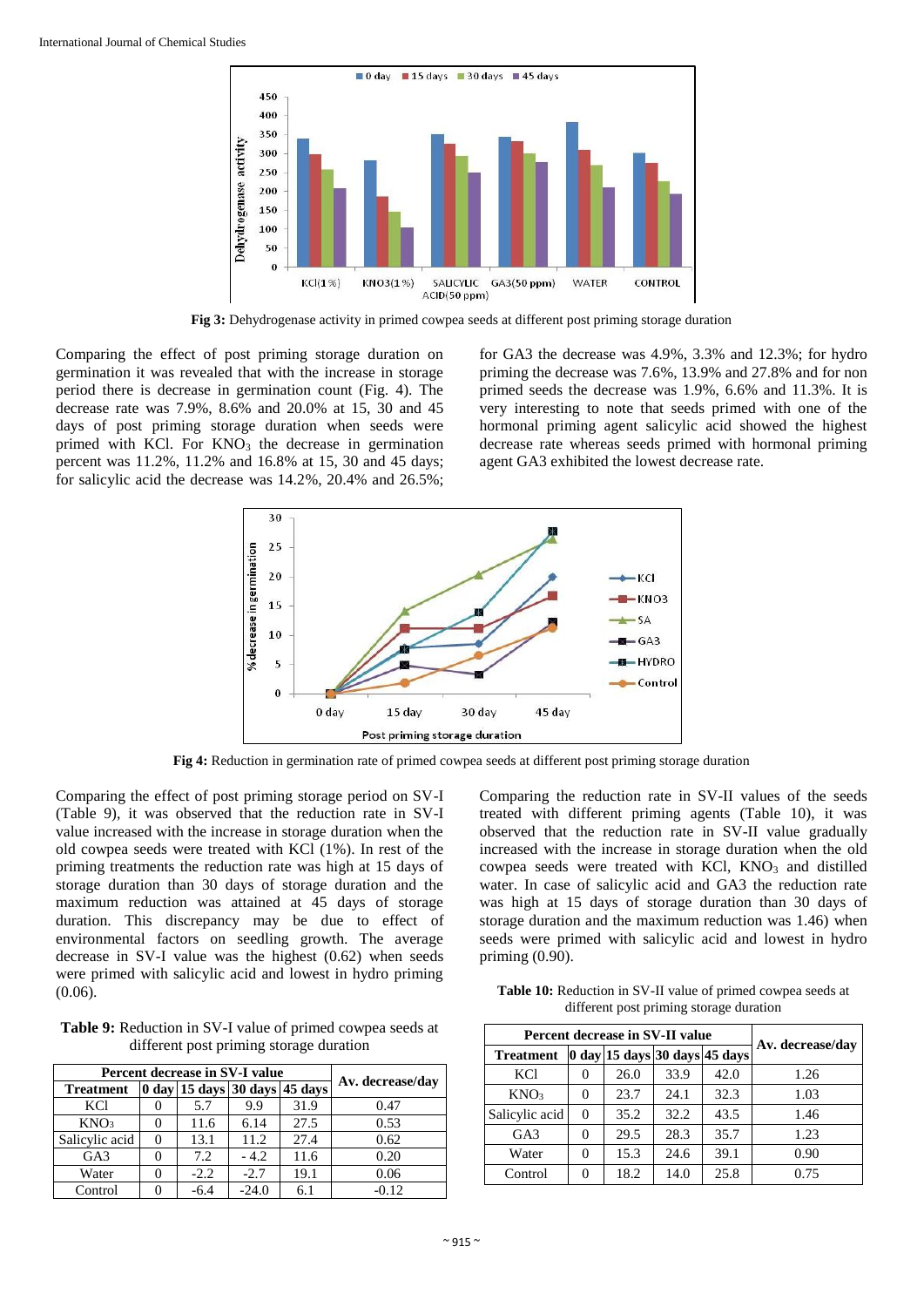### **Predicting the efficacy of priming treatments**

The present study indicates that the priming agents taken for the study behave differently in influencing the physiological and biochemical parameters of primed seed. i.e Hence the efficacy of a priming treatment in improving seed quality parameters could not be judged on the basis of its effect on a single parameter. It would be better to consider all the parameters together in order to decide the efficiency of a priming treatment. In this investigation the efficacy of priming treatments in old seeds was judged by calculating germination response index (GRI), vigour response index (VRI) and biochemical response index (BRI). Finally these three indices are added to get seed quality index (SQI). The priming treatments giving significantly higher germination than control are coded as " 2" ; those are at par with control coded as " 1" and the treatments giving significantly lower germination than control coded as " 0" for each post priming

storage duration (0, 15, 30 and 45 days). Then the coded values over post priming storage duration are added to get germination response index (GRI). Similar procedure is followed to evaluate vigour response index (VRI: coded value of  $SV-I + SV-II$ ) and biochemical response index (BRI). The coded value of EC, alpha amylase activity and dehydrogenase activity are added to get BRI. The GRI, VRI and BRI values of different treatments are presented in Fig. 5. From Fig. 5, it is evident that hydro priming and KCl have high GRI, VRI and BRI values as compared to other treatments. The efficacy of salicylic acid as a priming agent is the poorest in improving seed quality parameters. The efficacy of GA3 is better than  $KNO<sub>3</sub>$ . Hydro priming has the highest SOI value (25) followed by KCl (24) and GA3 (22). This result indicates that hydro priming is the best priming treatment followed by KCl and GA3.



**Fig 5:** GRI, VRI and BRI values of different priming chemicals

# **Predicting appropriate post priming storage duration to retain seed germination**

To predict appropriate storage duration of different priming treatments to retain seed germination three criteria are taken into consideration. The first one is average decrease in germination% per day; increase in germination% at 0 day as compared to non primed seeds and the last one is maintaining minimum 10% increase in germination over control after the completion of storage period. Prediction is essential to know that how many days the primed seeds can be stored with minimum loss in germination if unfavorable condition prevails at the time of sowing. In the present study it has been observed that the increase in germination count due to priming treatment of 18 months old cowpea seeds was 31.1%,

17.9%, 6.6%, 15.1% and 35.5% as compared to control in case of KCl, KNO3, salicylic acid, GA3 and distilled water. The average decrease% per day was 0.42, 0.50, 0.67, 0.23 and  $0.53$  in case of KCl, KNO<sub>3</sub>, salicylic acid, GA3 and deionised water. Maximum post priming storage period is obtained by dividing the permissible level of loss (%) with average germination decrease% per day. In Table 11 maximum post priming storage period of different treatments have been mentioned considering minimum 10% increase in germination over control after the completion of storage period. Old cow pea seeds primed with KCl, KNO3, salicylic acid, GA3 and distilled water could be stored up to 50, 15, 0, 20 and 50 days respectively.

|                         | Increase in<br>Permissible level of |          |         | (% decrease in germination) |         | Av. decrease/day | <b>Maximum</b> post<br>priming storage |
|-------------------------|-------------------------------------|----------|---------|-----------------------------|---------|------------------|----------------------------------------|
| <b>Treatment</b>        | germination% over<br>control        | loss (%) | 15 days | 30 days                     | 45 days | (%)              | period (days)                          |
| $KCl(1\%)$              | 31.1                                | 21.1     | 7.9     | 8.6                         | 20.0    | 0.42             | 50                                     |
| KNO <sub>3</sub> (1%)   | 17.9                                | 7.9      | 11.2    | 11.2                        | 16.8    | 0.50             |                                        |
| Salicylic Acid (50 ppm) | 6.6                                 | $0.0\,$  | 14.2    | 20.4                        | 26.5    | 0.67             |                                        |
| GA3(50 ppm)             | 5.1                                 |          | 4.9     | 3.3                         | 12.3    | 0.23             | 20                                     |
| Water                   | 35.8                                | 25.8     | 7.6     | 13.9                        | 27.8    | 0.53             | 50                                     |

**Table 11:** Maximum post priming storage period of different priming treatments in old cowpea seeds

The fate of primed seeds during storage is of great importance when farmers are not able to sow the primed seeds immediately. Therefore the objective of this study was to examine the deterioration in seed quality of primed seeds when subjected to storage under ambient environmental

conditions. In the present study it was observed that old cowpea seeds primed with KCl were able to give higher germination percentage, seedling growth, seedling vigour, and seedling dry weight. Many other scientists also reported the same findings in many other crops Mohammadi, 2009; Armin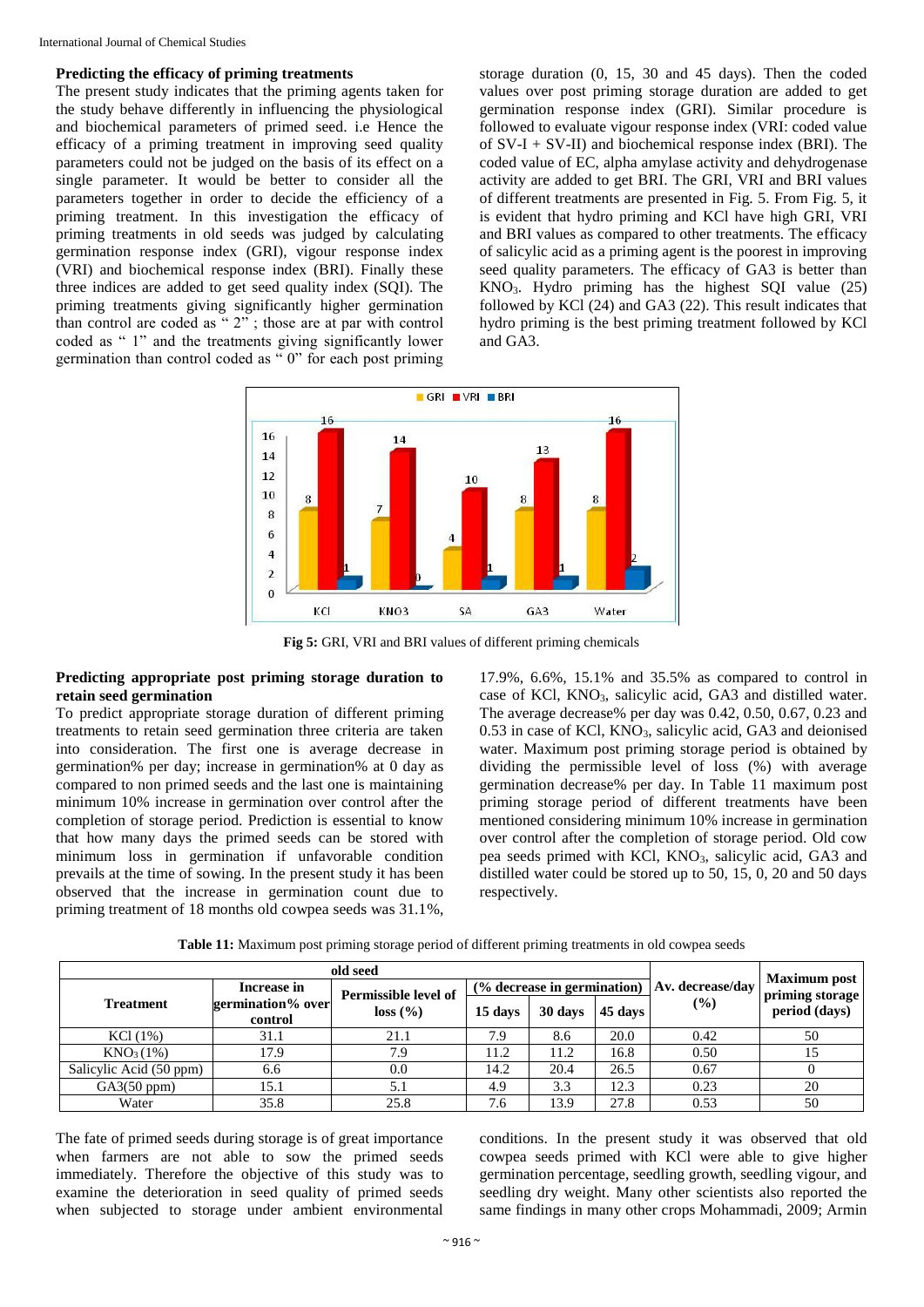*et al*., 2010; Afzal *et al*., 2011; Mushtaq *et al*., 2012; Yadav *et al.,* 2012; Kumar *et al.*, 2013; Tiwari *et al*., 2014; Dutta *et al*., 2015) [23, 5, 1, 26, 36, 19, 14, 34, 13] . Hydro priming in the present study reflected its immense effect on physiological parameters and this finding was supported by others (Basra *et al*., 2002; Xiaoying *et al*., 2005; Neamatollahi *et al.*, 2006; Filho and Kikuti, 2008; Moradi and Younesi, 2009; Azarnivand *et al*., 2010; Birendra and Shambhoo, 2011; Tiwari *et al.*, 2014) [8, 35, 15, 25, 6, 9, 34] .

Germination percentage of primed cowpea seeds in the present investigation was found to decrease as the post priming storage periods increase. This may be due to chromosomal aberrations (Akhtar *et al*. 1992) [3] or may be due to reduction in alpha amylase activity and carbohydrate content (Bailly, 2004)<sup>[7]</sup>. In the present study it was observed that EC value was increased with increase in storage period in both primed and non primed seeds. Similar finding was also reported by Kaewnaree *et al*. (2010). In the present investigation, the dehydrogenase and alpha amylase activity were found to decrease with the increase in storage period. These findings were supported by Lee and Kim  $(2000)^{[21]}$ , Jie *et al*. (2002) [17], EL-Arbay and Hegazi (2004) [14], Guzman and Aquino (2007) [16], Moosavi *et al*. (2009) [24], Amanpour-Balaneji and Sedghi (2011)<sup>[4]</sup>, Oaikhena *et al.* (2013)<sup>[29]</sup> and Tabatabaei (2013)<sup>[32]</sup>.

# **Conclusion**

The results of the present investigation indicated that cowpea seeds primed with KCl (1%) and distilled water have better ability to resist seed quality deterioration under post priming storage duration.

# **References**

- 1. Afzal I, Hussain B, Basra SMA, Ullah SH. Halopriming triggers higher germination potential and early seedling growth of tomato. Journal of Agricultural social Science. 2011; 7:105-108.
- 2. Ahammadi AK, Rahman MM, Ahmed M. Effect of osmopriming on the emergence of maize seedling. Journal of Agricultural Research. 2014; 39(3):427-435.
- 3. Akhter FN, Kabir G, Mannan MA, Shaheen NN. Ageing effect of wheat and barley seeds upon germination, mitotic index and chromosomal damage. J Islam Acad. Sci. 1992; 5:44-48.
- 4. Amanpour-Balaneji B, Sedghi M. Effect of Aging and Priming on Physiological and Biochemical Traits of Common Bean (*Phaseolus vulgaris* L.). Not Sci Biol. 2011; 4(2):95-100.
- 5. Armin M, Asghaipour M, Razavi-Omrani M. The effect of seed priming on germination and seedling growth of watermelon (*Citrullus lanatus*). Advanced Environmental Biology. 2010; 4:501-505.
- 6. Azarnivand H, Mohsen A, Enayati GH. Evaluation and determination of the best hydro and osmopriming treatments for germination properties of tall wheat grass (*Agropyron elongatum*). Journal of Water Management. 2010; 62:431-444.
- 7. Bailly C. Active oxygen species and antioxidants in seed biology. Seed Sci Res. 2004; 14:93-107.
- 8. Basra SMA, Zia MN, Mehmood T, Afzal I, Khaliq A. Comparison of different invigoration techniques in wheat (*Triticum aestivum* L.) seeds. Pakistan Journal Arid Agriculture. 2002; 5:11-16.
- 9. Birendra P, Shambhoo P. Standardization of seed hydropriming time for rice *(Oryza sativa* L.). Journal of Hill Agriculture. 2011; 2:115-118.
- 10. Black M, Corbineau F, Grzesik M, Guy P, Come D. Carbohydrate metabolism in the developing and maturing wheat embryo in relation to its desiccation tolerance. Journal of Experimental Botany. 1996; 295:161-169.
- 11. Chang SM, Sung JM. Deteriorative changes in primed sweetcorn seeds during storage. Seed science & technology. 1998; 26:613-626.
- 12. Corbineau F, Ozbincol N, Vinel D, Come D. Improvement of tomato seed germination by osmo priming as related to energy metaboli, 2000.
- 13. Dutta SK, Singh AR. Effect of priming on germination and seedling vigour of bird's eye chilli seeds collected from eastern Himalayan region of India. The Bioscan. 2015; 10:279-284.
- 14. EL-Arbay MM, Hegazi AZ. Responses of tomato seeds to hydro and osmo priming and possible relations of some antioxidant enzymes and endogenous polyamine fractions, Egyptian journal of biology. 2004; 6:81-93.
- 15. Filho JM, Kikuti ALP. Hydropriming seed treatment and plant field performance*.* Hortic. Bras. 2008; 26:165-169.
- 16. Guzman P, Aquino AL. Longevity of hydro-primed rice seeds. Phillipines journal of crop science. 2007; 32:77- 88.
- 17. Jie LL, Ong S, Dong MO, Fang L, Hua EW. Effect of PEG on germination and active oxygen metabolism in wild rye (*Leymus chinesis*) seed. Acta Prata culture Sinica. 2002; 11:59-64.
- 18. Kaewnaree P, Vichitphan S, Klanrit P, Siri B, Vichitphan K. Effect of accelerated aging process on seed quality and biochemical changes in sweet pepper (*Capsicum annuum* Linn.). Seeds Biotechnol. 2011; 10(2):175-182.
- 19. Kumar R, Singh R. Effect of Priming on emergence & vigour of bittergourd. Journal of Research. Punjab Agriculture University. 2013. 50:114-118.
- 20. Lanteri S, Belleti P, Marzach C, Nada E, Quaglitti L, Bino RJ. Priming induced replication activity in pepper (*capsicum annuum* L.) seeds. Effect on germination and storability. In: basic and applied aspects of seed biology RH Ellis (Edts). Kluwer Academic Publishers. The Netherlands. 1997, 451-460.
- 21. Lee SS, Kim JH. Total Sugars, alpha-amylase activity, and germination after priming of normal and aged rice seeds. Korean Journal of Crop Science. 2000; 45(2):108- 111.
- 22. McDonald MB. Seed priming. In: Seed technology and its biological basis. M Black and JD Bewley (Eds.), Sheffield Academic Press, UK. 2000, 287-325.
- 23. Mohammadi GR, Amiri F. The effect of priming on seed performance of canola (*Brassica napus* L.) under drought stress. Am-Euras. J. Agric. & Environ. Sci. 2009; 9:202- 207.
- 24. Moosavi A, Tavakkol-Afshari R, Sharif-Zadeh F, Aynehband A. Effect of seed priming on germination characteristics, polyphenoloxidase, and peroxidase activities of four amaranth cultivars. J. Food, Agr. Environ. 2009; 7:353-358.
- 25. Moradi A, Younesi O. Effects of osmo- and hydropriming on seed parameters of grain sorghum (*Sorghum bicolor* L.). Aust. J. Basic Appl. Sci. 2009; 3:1696-1700.
- 26. Mushtaq S, Hafiz IH, Hasan SZU, Arif M, Shehzad AM, Rafique R *et al*. Evaluation of seed priming on